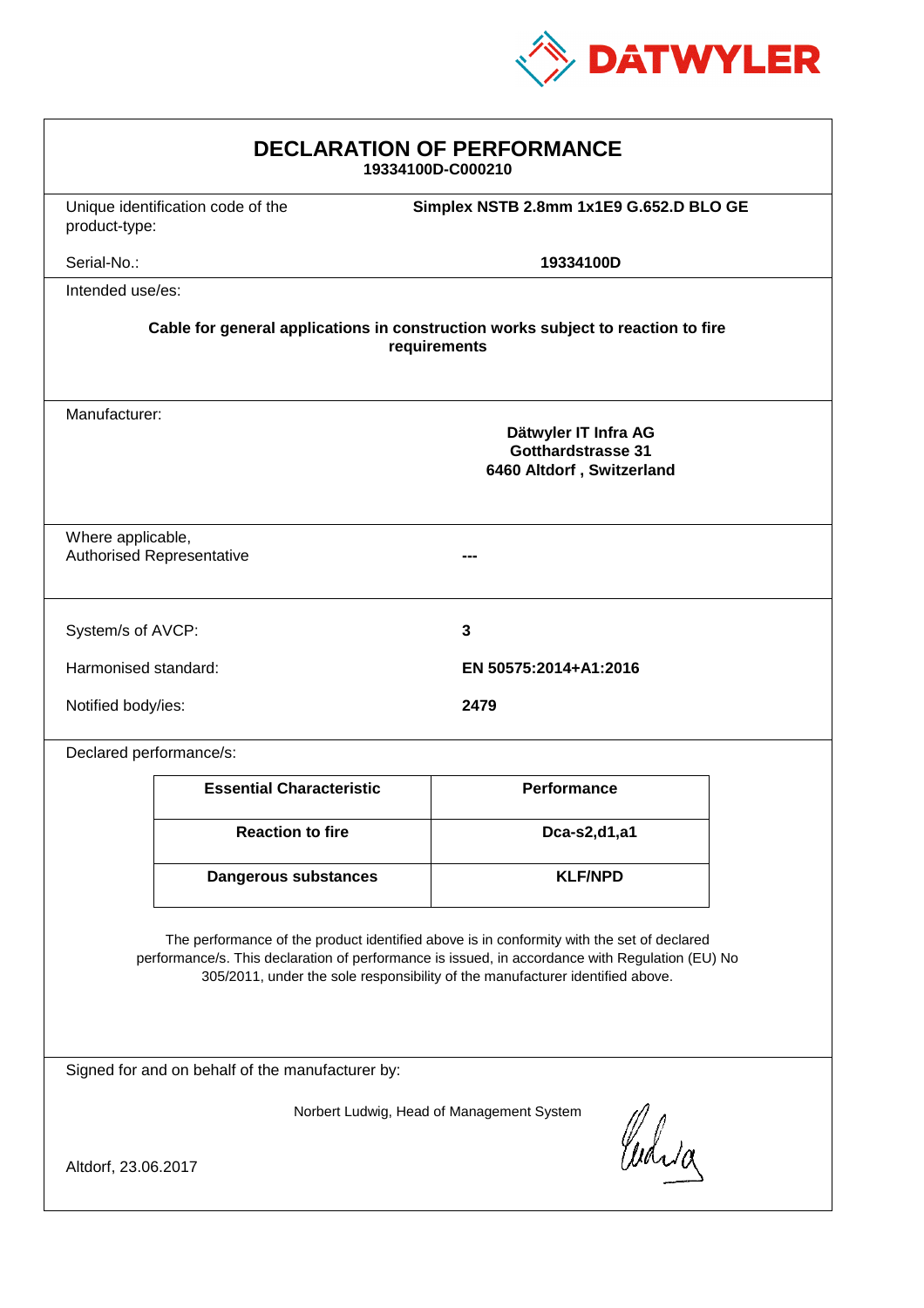

| LEISTUNGSERKLÄRUNG<br>19334100D-C000210                                                                                                                                                                                                                    |                                       |                                                                                |  |
|------------------------------------------------------------------------------------------------------------------------------------------------------------------------------------------------------------------------------------------------------------|---------------------------------------|--------------------------------------------------------------------------------|--|
|                                                                                                                                                                                                                                                            | Eindeutiger Kenncode des Produkttyps: | Simplex NSTB 2.8mm 1x1E9 G.652.D BLO GE                                        |  |
| Serien-Nr.:                                                                                                                                                                                                                                                |                                       | 19334100D                                                                      |  |
| Verwendungszweck(e):                                                                                                                                                                                                                                       |                                       |                                                                                |  |
| Kabel/Leitung für allgemeine Anwendungen in Bauwerken in Bezug auf die<br>Anforderungen an das Brandverhalten                                                                                                                                              |                                       |                                                                                |  |
| Hersteller:                                                                                                                                                                                                                                                |                                       | Dätwyler IT Infra AG<br><b>Gotthardstrasse 31</b><br>6460 Altdorf, Switzerland |  |
|                                                                                                                                                                                                                                                            | Wo anwendbar, Bevollmächtigter:       |                                                                                |  |
|                                                                                                                                                                                                                                                            |                                       |                                                                                |  |
| System(e) zur Bewertung und Überprüfung der<br>3<br>Leistungsbeständigkeit:                                                                                                                                                                                |                                       |                                                                                |  |
| Harmonisierte Norm:                                                                                                                                                                                                                                        |                                       | EN 50575:2014+A1:2016                                                          |  |
| Notifizierte Stelle(n):                                                                                                                                                                                                                                    |                                       | 2479                                                                           |  |
| Erklärte Leistung(en):                                                                                                                                                                                                                                     |                                       |                                                                                |  |
|                                                                                                                                                                                                                                                            | <b>Wesentliche Merkmale</b>           | Leistung                                                                       |  |
|                                                                                                                                                                                                                                                            | <b>Brandverhalten</b>                 | Dca-s2,d1,a1                                                                   |  |
|                                                                                                                                                                                                                                                            | <b>Gefährliche Stoffe</b>             | <b>KLF/NPD</b>                                                                 |  |
| Die Leistung des vorstehenden Produkts entspricht der erklärten Leistung/den erklärten<br>Leistungen. Für die Erstellung der Leistungserklärung im Einklang mit der Verordnung (EU) Nr.<br>305/2011 ist allein der obengenannte Hersteller verantwortlich. |                                       |                                                                                |  |
| Unterzeichnet für den Hersteller und im Namen des Herstellers von:                                                                                                                                                                                         |                                       |                                                                                |  |
| Norbert Ludwig, Head of Management System<br>Curia<br>Altdorf, 23.06.2017                                                                                                                                                                                  |                                       |                                                                                |  |
|                                                                                                                                                                                                                                                            |                                       |                                                                                |  |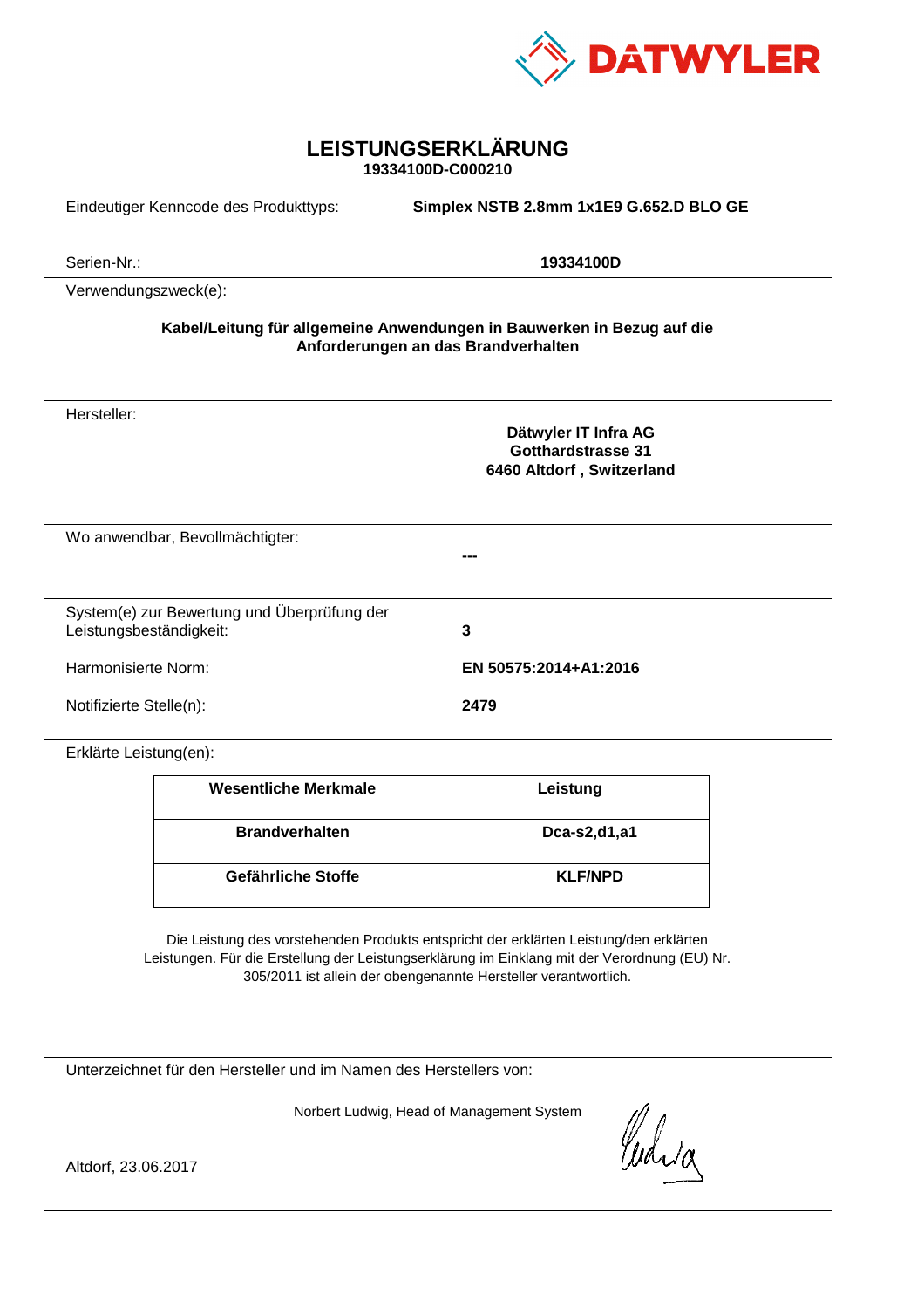

| <b>PRESTATIEVERKLARING</b><br>19334100D-C000210                                                                                                                                                                                                                             |                                                                             |                                                                                |  |
|-----------------------------------------------------------------------------------------------------------------------------------------------------------------------------------------------------------------------------------------------------------------------------|-----------------------------------------------------------------------------|--------------------------------------------------------------------------------|--|
| producttype:                                                                                                                                                                                                                                                                | Simplex NSTB 2.8mm 1x1E9 G.652.D BLO GE<br>Unieke identificatiecode van het |                                                                                |  |
| Serienr.:                                                                                                                                                                                                                                                                   |                                                                             | 19334100D                                                                      |  |
| Beoogd(e) gebruik(en):                                                                                                                                                                                                                                                      |                                                                             |                                                                                |  |
| Kabels voor algemene toepassingen in bouwwerken die onder<br>voorschriften inzake materiaalgedrag bij brand vallen                                                                                                                                                          |                                                                             |                                                                                |  |
| Fabrikant:                                                                                                                                                                                                                                                                  |                                                                             | Dätwyler IT Infra AG<br><b>Gotthardstrasse 31</b><br>6460 Altdorf, Switzerland |  |
| indien van toepassing, Gemachtigde:                                                                                                                                                                                                                                         |                                                                             |                                                                                |  |
| Het systeem of de systemen voor de<br>beoordeling en verificatie van de<br>prestatiebestendigheid:<br>Geharmoniseerde norm:                                                                                                                                                 |                                                                             | $\mathbf{3}$<br>EN 50575:2014+A1:2016                                          |  |
| Aangemelde instantie(s):                                                                                                                                                                                                                                                    |                                                                             | 2479                                                                           |  |
| Aangegeven prestatie(s)                                                                                                                                                                                                                                                     |                                                                             |                                                                                |  |
|                                                                                                                                                                                                                                                                             | Essentiële kenmerken                                                        | <b>Prestatie</b>                                                               |  |
|                                                                                                                                                                                                                                                                             | <b>Brandreactie</b>                                                         | Dca-s2,d1,a1                                                                   |  |
|                                                                                                                                                                                                                                                                             | Gevaarlijke stoffen                                                         | <b>KLF/NPD</b>                                                                 |  |
| De prestaties van het hierboven omschreven product zijn conform de aangegeven prestaties. Deze<br>prestatieverklaring wordt in overeenstemming met Verordening (EU) nr. 305/2011 onder de exclusieve<br>verantwoordelijkheid van de hierboven vermelde fabrikant verstrekt. |                                                                             |                                                                                |  |
| Ondertekend voor en namens de fabrikant door:                                                                                                                                                                                                                               |                                                                             |                                                                                |  |
| Norbert Ludwig, Head of Management System<br>Curia<br>Altdorf, 23.06.2017                                                                                                                                                                                                   |                                                                             |                                                                                |  |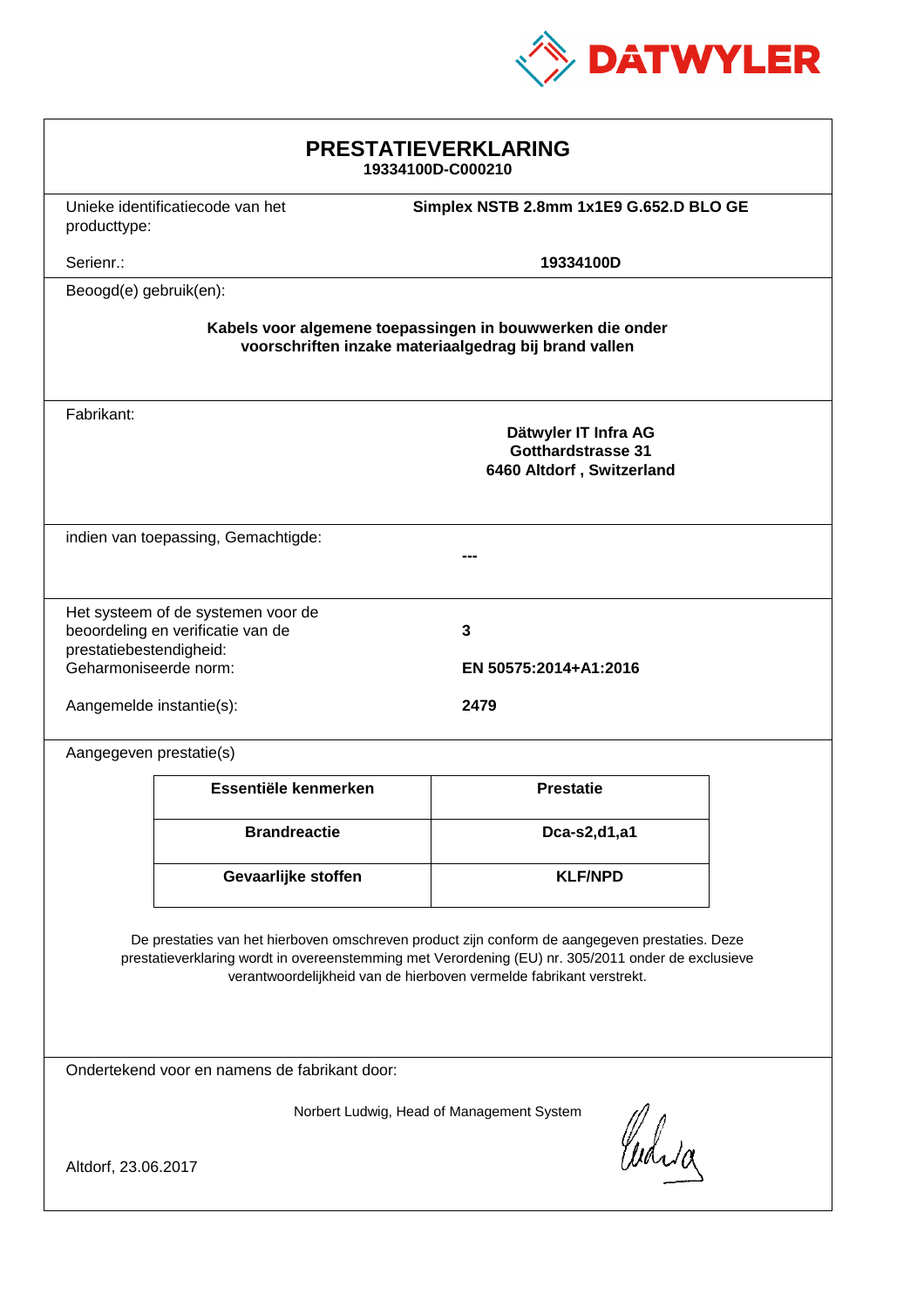

| DÉCLARATION DES PERFORMANCES<br>19334100D-C000210                                                                                                                                                                                                                |                                 |                                                                         |  |
|------------------------------------------------------------------------------------------------------------------------------------------------------------------------------------------------------------------------------------------------------------------|---------------------------------|-------------------------------------------------------------------------|--|
| produit type:                                                                                                                                                                                                                                                    | Code d'identification unique du | Simplex NSTB 2.8mm 1x1E9 G.652.D BLO GE                                 |  |
| Numéro de série:                                                                                                                                                                                                                                                 |                                 | 19334100D                                                               |  |
| Usage(s) prévu(s):                                                                                                                                                                                                                                               |                                 |                                                                         |  |
| Câble pour applications générales dans les ouvrages de construction soumis<br>aux exigences de réaction au feu                                                                                                                                                   |                                 |                                                                         |  |
| Fabricant:                                                                                                                                                                                                                                                       |                                 | Dätwyler IT Infra AG<br>Gotthardstrasse 31<br>6460 Altdorf, Switzerland |  |
| Le cas échéant, Mandataire                                                                                                                                                                                                                                       |                                 |                                                                         |  |
| Système(s) d'évaluation et de<br>vérification de la constance des<br>$\mathbf{3}$<br>performances:<br>Norme harmonisée:<br>EN 50575:2014+A1:2016<br>Organisme(s) notifié(s):<br>2479                                                                             |                                 |                                                                         |  |
|                                                                                                                                                                                                                                                                  | Performance(s) déclarée(s):     |                                                                         |  |
|                                                                                                                                                                                                                                                                  | Caractéristique essentielle     | <b>Performance</b>                                                      |  |
|                                                                                                                                                                                                                                                                  | Réaction au feu                 | Dca-s2,d1,a1                                                            |  |
|                                                                                                                                                                                                                                                                  | <b>Substances dangereuses</b>   | <b>KLF/NPD</b>                                                          |  |
| Les performances du produit identifié ci-dessus sont conformes aux performances déclarées.<br>Conformément au règlement (UE) no 305/2011, la présente déclaration des performances est<br>établie sous la seule responsabilité du fabricant mentionné ci-dessus. |                                 |                                                                         |  |
| Signé pour le fabricant et en son nom par:                                                                                                                                                                                                                       |                                 |                                                                         |  |
| Norbert Ludwig, Head of Management System<br>Waja                                                                                                                                                                                                                |                                 |                                                                         |  |
| Altdorf, 23.06.2017                                                                                                                                                                                                                                              |                                 |                                                                         |  |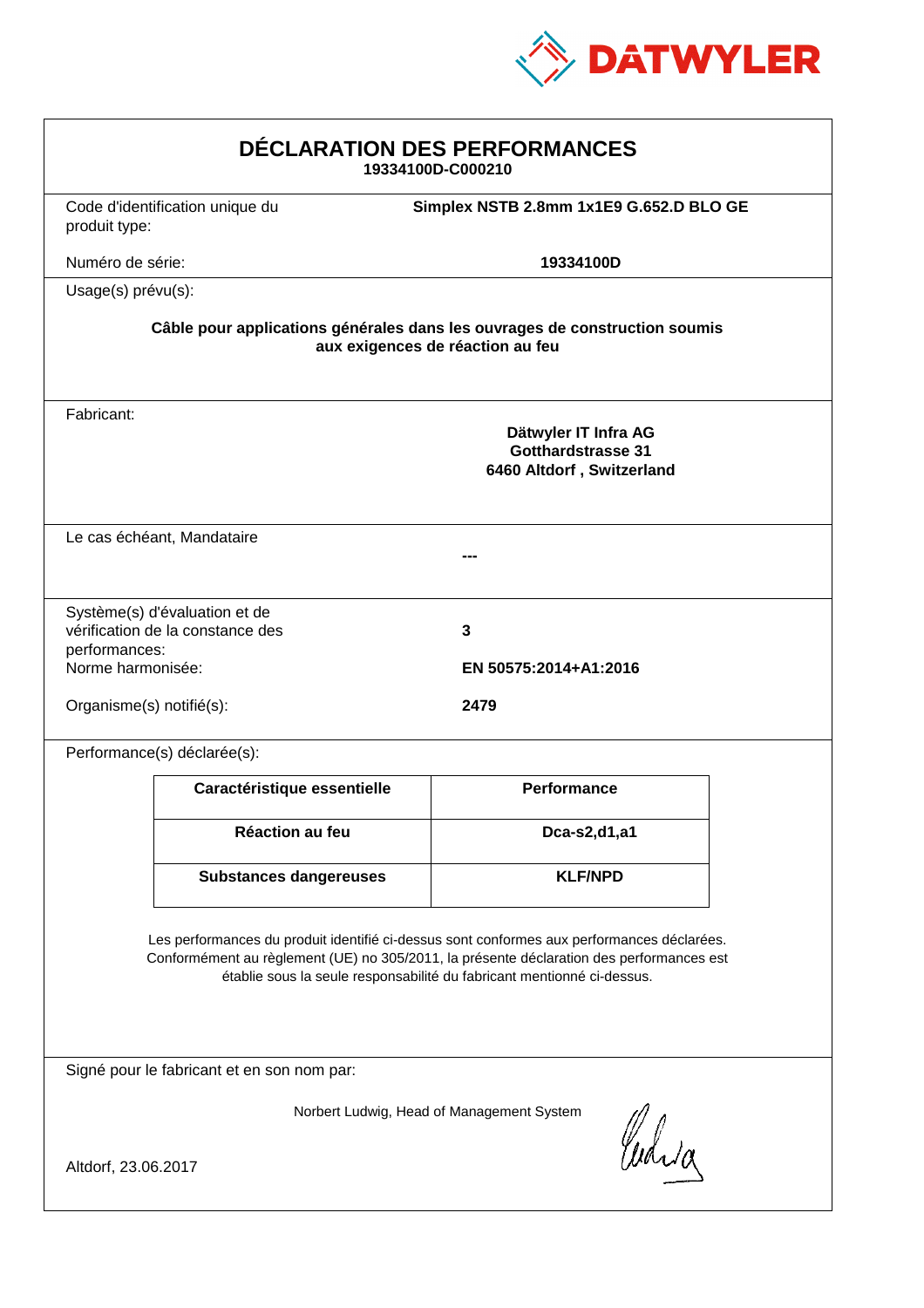

| <b>DECLARACIÓN DE PRESTACIONES</b><br>19334100D-C000210                                                                                                                                                                                                                                        |                                                                                |                                         |  |
|------------------------------------------------------------------------------------------------------------------------------------------------------------------------------------------------------------------------------------------------------------------------------------------------|--------------------------------------------------------------------------------|-----------------------------------------|--|
| producto tipo:                                                                                                                                                                                                                                                                                 | Código de identificación única del                                             | Simplex NSTB 2.8mm 1x1E9 G.652.D BLO GE |  |
| Número de serie:                                                                                                                                                                                                                                                                               |                                                                                | 19334100D                               |  |
| Usos previstos:                                                                                                                                                                                                                                                                                |                                                                                |                                         |  |
| Cable sujeto a requisitos de reacción al fuego para aplicaciones generales en obras<br>de construcción                                                                                                                                                                                         |                                                                                |                                         |  |
| Fabricante:                                                                                                                                                                                                                                                                                    | Dätwyler IT Infra AG<br><b>Gotthardstrasse 31</b><br>6460 Altdorf, Switzerland |                                         |  |
| En su caso, Representante autorizado:                                                                                                                                                                                                                                                          |                                                                                |                                         |  |
| $(EVCP)$ :<br>Norma armonizada:                                                                                                                                                                                                                                                                | Sistemas de evaluación y verificación<br>de la constancia de las prestaciones  | 3<br>EN 50575:2014+A1:2016              |  |
| Organismos notificados:                                                                                                                                                                                                                                                                        |                                                                                | 2479                                    |  |
|                                                                                                                                                                                                                                                                                                | Prestaciones declaradas:                                                       |                                         |  |
|                                                                                                                                                                                                                                                                                                | Característica esencial                                                        | <b>Prestaciones</b>                     |  |
|                                                                                                                                                                                                                                                                                                | Reacción al fuego                                                              | Dca-s2,d1,a1                            |  |
|                                                                                                                                                                                                                                                                                                | <b>Sustancias peligrosas</b>                                                   | <b>KLF/NPD</b>                          |  |
| Las prestaciones del producto identificado anteriormente son conformes con el conjunto de<br>prestaciones declaradas. La presente declaración de prestaciones se emite, de conformidad con<br>el Reglamento (UE) nº 305/2011, bajo la sola responsabilidad del fabricante arriba identificado. |                                                                                |                                         |  |
| Firmado por y en nombre del fabricante por:                                                                                                                                                                                                                                                    |                                                                                |                                         |  |
| Norbert Ludwig, Head of Management System<br>Curia<br>Altdorf, 23.06.2017                                                                                                                                                                                                                      |                                                                                |                                         |  |
|                                                                                                                                                                                                                                                                                                |                                                                                |                                         |  |